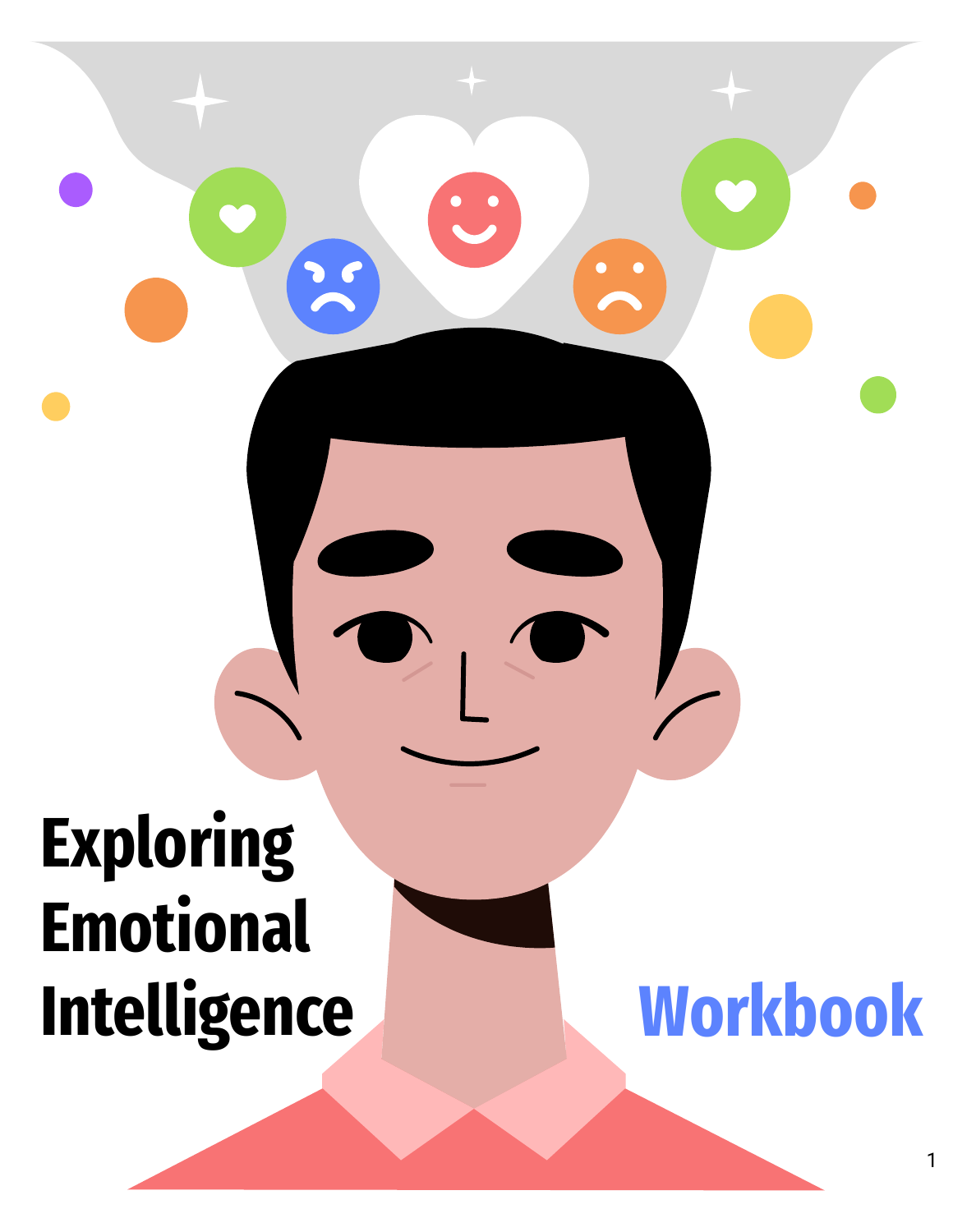#### **Pre-work Reflection**

Think about a recent situation that did not go quite as you had planned. Place yourself back in the moment of that situation and answer the following questions:

- What was going on in the situation?
- What were you thinking about during that time?
- What are some of the things you said or did?
- What were you noticing about the other individual(s)?
- As you think about it now, what might you have done differently?

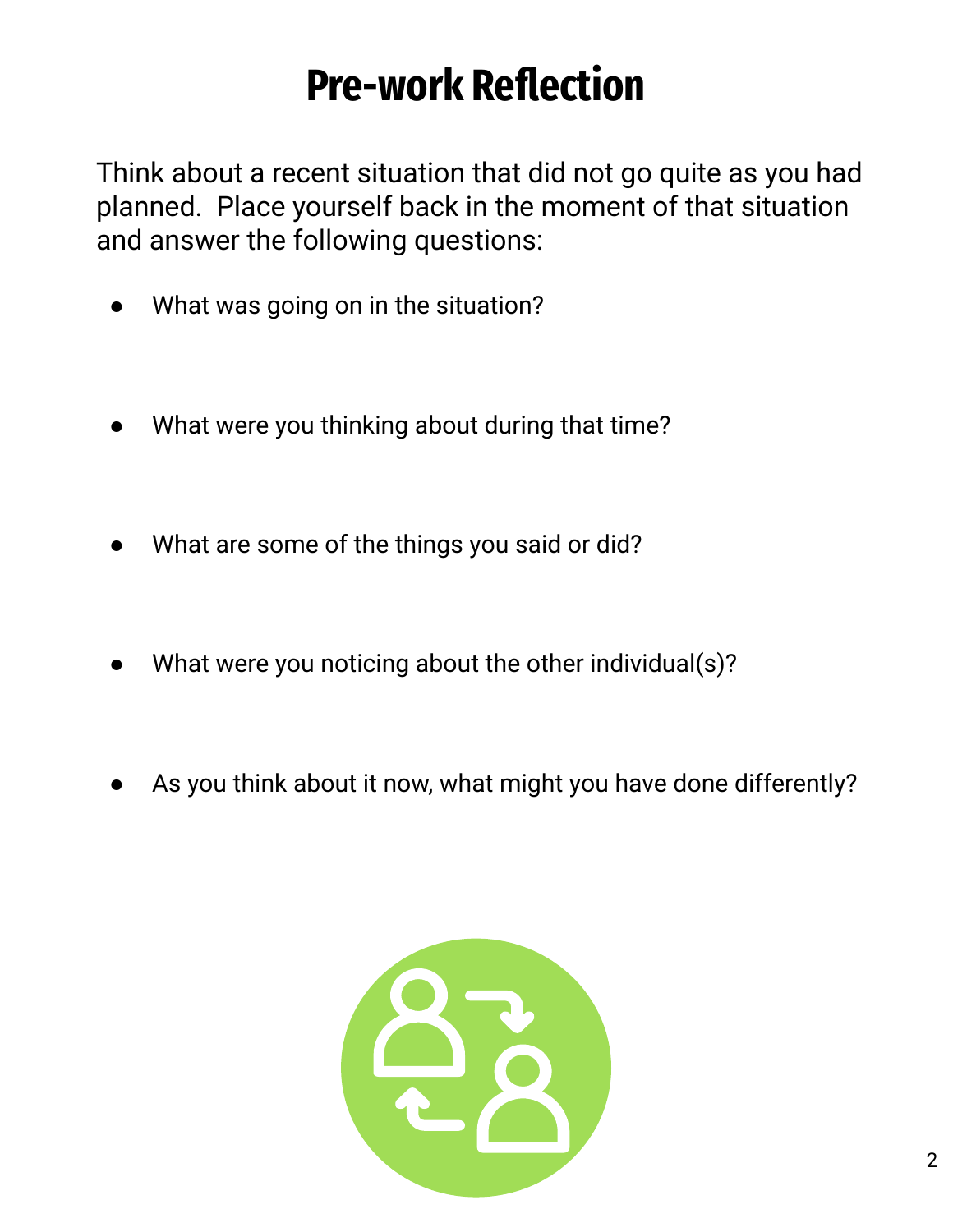## **Reflect on your own experiences**



How do your emotions influence how you respond?

Do the things you are feeling have an impact on the decisions you make or how you interact with others?

How well do you communicate with others?

Do you find yourself experiencing impatience, anger, or annoyance often?

What are some ways you can deal with these feelings effectively?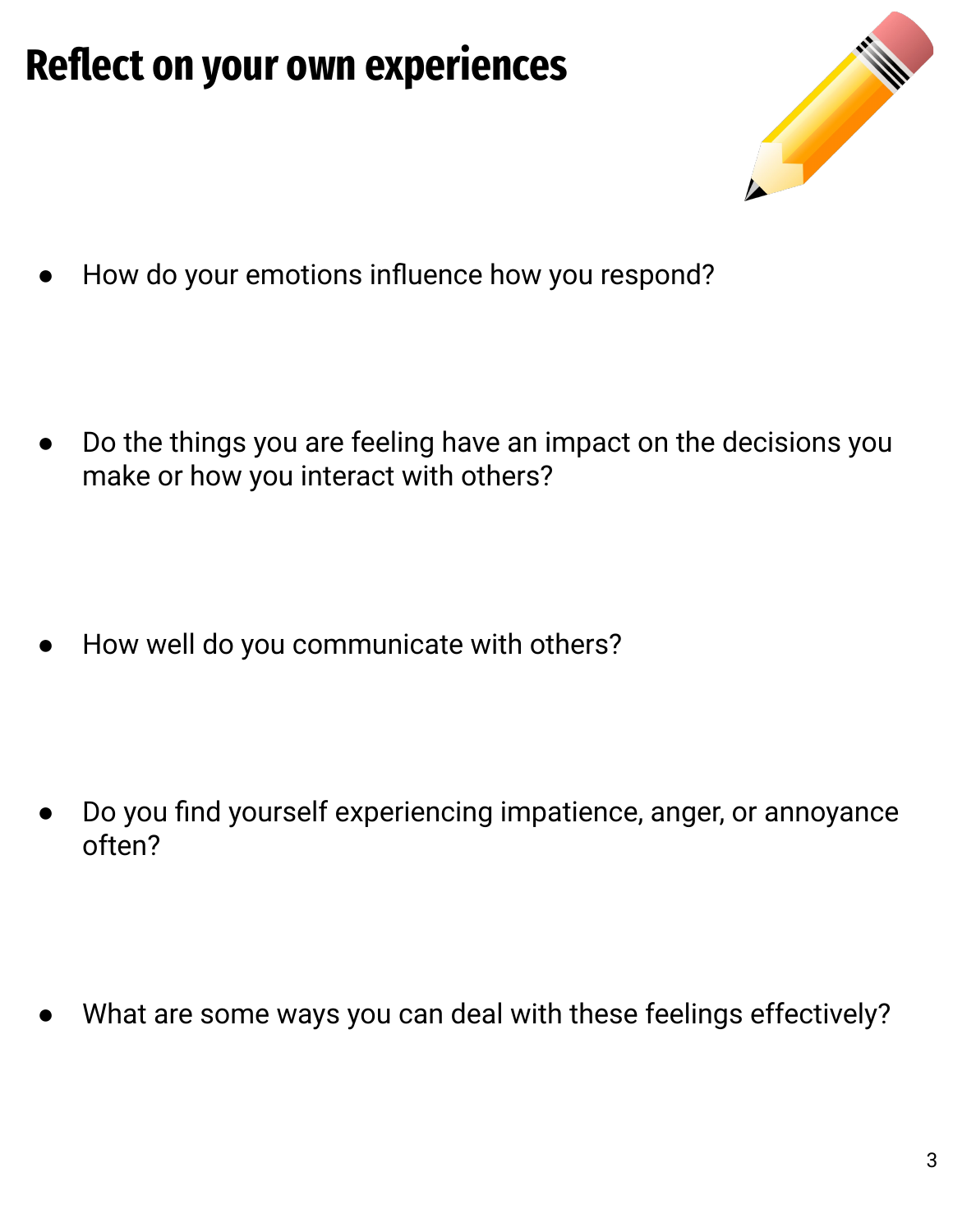### **How Emotionally Intelligent Are You?**

1. [Visit this link to access the self](https://www.mindtools.com/pages/article/ei-quiz.htm) [assessment](https://www.mindtools.com/pages/article/ei-quiz.htm)

2. Evaluate each statement as you actually are, rather than as you think you should be



3. When you've finished, click "Calculate My Total," and use the table that follows to think about next steps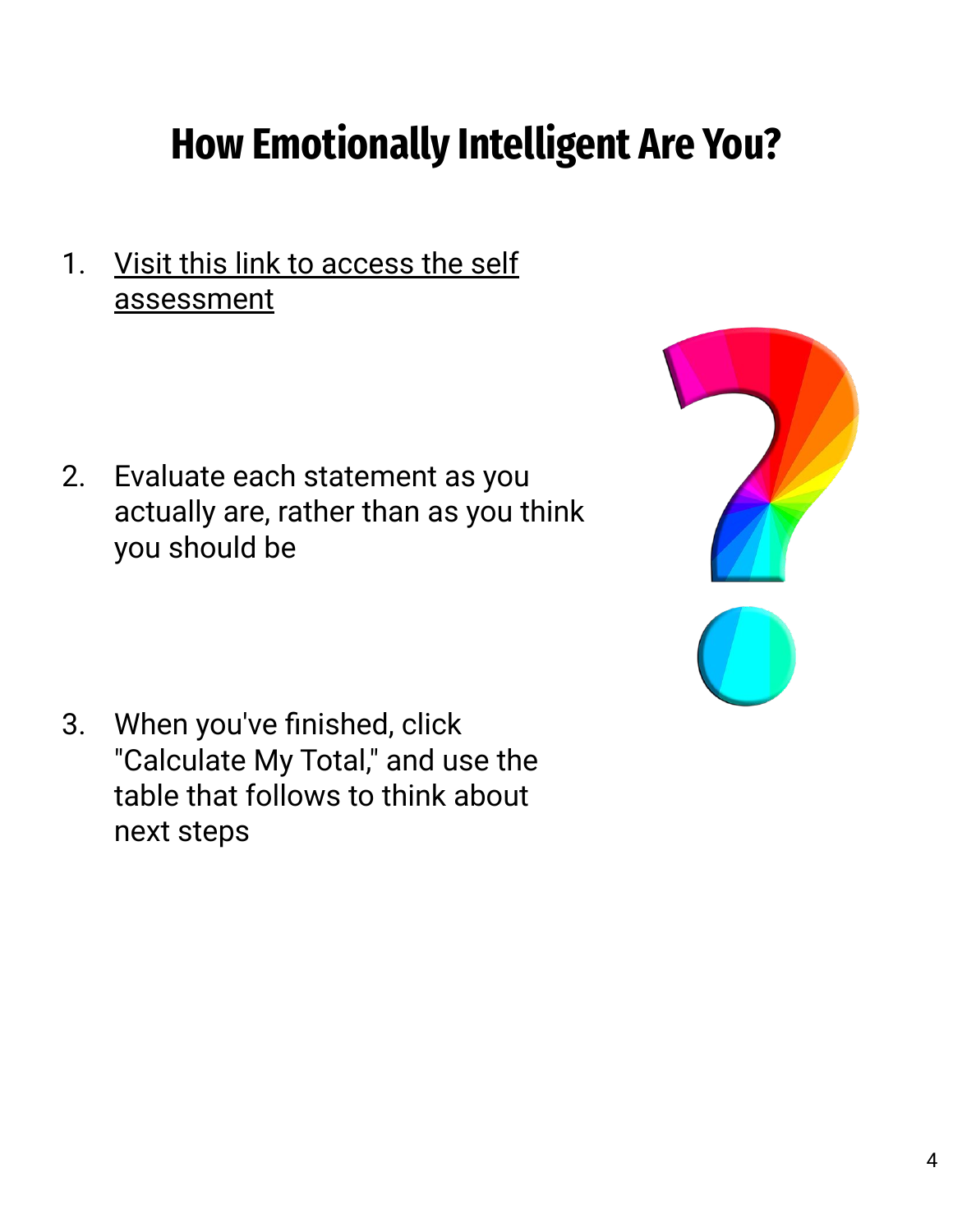| <b>Personal Planning</b>                               |                                |                                     |
|--------------------------------------------------------|--------------------------------|-------------------------------------|
| <b>El Component</b>                                    | Why do I need to develop this? | Actions I will take to develop this |
| <b>Self Awareness</b>                                  |                                |                                     |
| <b>Social Awareness</b>                                |                                |                                     |
| <b>Self Management</b>                                 |                                |                                     |
| <b>Relationship Management</b>                         |                                |                                     |
| <b>Additional Resources</b>                            |                                |                                     |
| What additional information<br>or resources do I need? |                                |                                     |
| Who can help me to be<br>successful?                   |                                |                                     |
| <b>Follow-Up</b>                                       |                                |                                     |
|                                                        |                                |                                     |
| <b>Today's Date</b>                                    |                                |                                     |
| Date I will follow-up on my plan                       |                                |                                     |